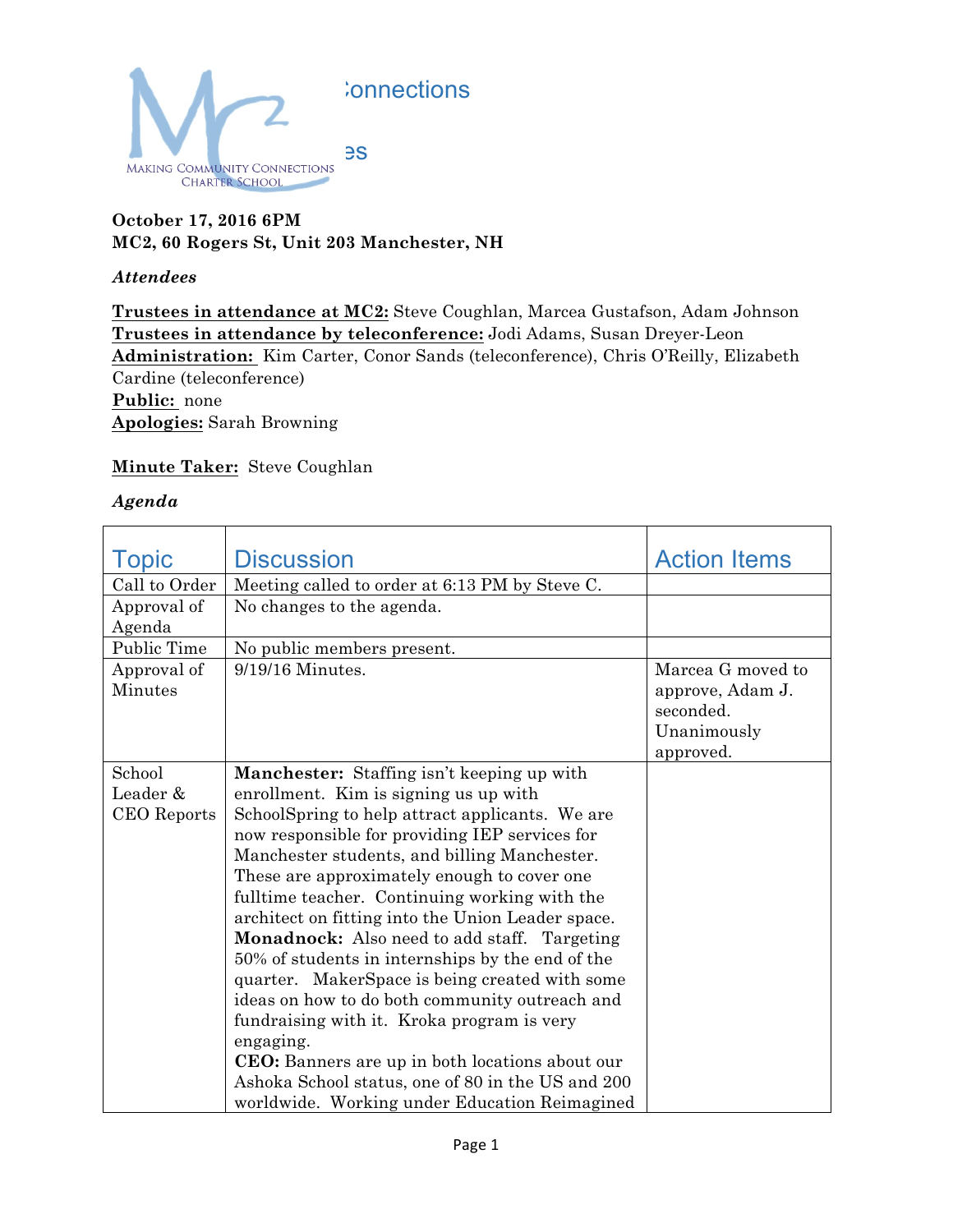

|                               | to develop student engagement. Need to set<br>lottery date for next year.                                                                                                                                                                                                                                                                                                                                                                                                                                                                                                                       |                                                                                                                                                                                                                                                                                               |
|-------------------------------|-------------------------------------------------------------------------------------------------------------------------------------------------------------------------------------------------------------------------------------------------------------------------------------------------------------------------------------------------------------------------------------------------------------------------------------------------------------------------------------------------------------------------------------------------------------------------------------------------|-----------------------------------------------------------------------------------------------------------------------------------------------------------------------------------------------------------------------------------------------------------------------------------------------|
| Financial<br>Report           | Finance Committee reviewed the Sept 30 report<br>and feels we are on track compared to budget and<br>plans. The committee also discussed the Union<br>Leader opportunity, and concluded that making<br>the move to the U/L building makes the most<br>sense.                                                                                                                                                                                                                                                                                                                                    |                                                                                                                                                                                                                                                                                               |
| Old Business                  | None.                                                                                                                                                                                                                                                                                                                                                                                                                                                                                                                                                                                           |                                                                                                                                                                                                                                                                                               |
| <b>New</b><br><b>Business</b> | Lottery Date: Last year the lottery date was<br>3/31/16. Families were visiting during the break,<br>and it might be preferable to do it before the<br>break, so students and families visit while we're in<br>session, and interviews can happen during the<br>break.<br><b>Enrollment in Manchester:</b> Conor recommends<br>not admitting more students to Manchester until<br>the next quarter starts, so that we can staff up to<br>meet the budgeted and needed levels. Susan D-L<br>asked if we could reach out to national networks to<br>see if there might be potential applicants.   | Marcea G moved to<br>set the lottery date<br>MC <sub>2</sub> (all campuses)<br>for March 13, 2017.<br>Adam J seconded.<br>Unanimously<br>passed.<br>Adam J moved to<br>freeze enrollment in<br>Manchester until the<br>Winter Quarter<br>begins. Marcea G<br>seconded. Passed<br>unanimously. |
| Committee                     | Academic Excellence: No report. Kim noted                                                                                                                                                                                                                                                                                                                                                                                                                                                                                                                                                       |                                                                                                                                                                                                                                                                                               |
| Updates                       | that the 4 <sup>th</sup> year status report serves as our<br>charter application renewal.<br><b>Development:</b> A parent has volunteered to fund<br>our use of a donor management database<br>(Salesforce) while her children are attending,<br>including a "Click and Pledge" addon feature<br>$(\$25/month)$ to make donations easier for people to<br>make.<br>Staff from both campuses will have<br>access.<br>Governance: Steve and Adam will meet with Kim<br>to develop process for developing policies in the<br>context of each campuses governance structures<br>and administration. |                                                                                                                                                                                                                                                                                               |
| Other                         | No other.                                                                                                                                                                                                                                                                                                                                                                                                                                                                                                                                                                                       |                                                                                                                                                                                                                                                                                               |
| Adjournment                   | Meeting adjourned at 7:42 PM.                                                                                                                                                                                                                                                                                                                                                                                                                                                                                                                                                                   | Adam J moved to<br>adjourn, Susan D-L<br>seconded. Meeting<br>adjourned.                                                                                                                                                                                                                      |